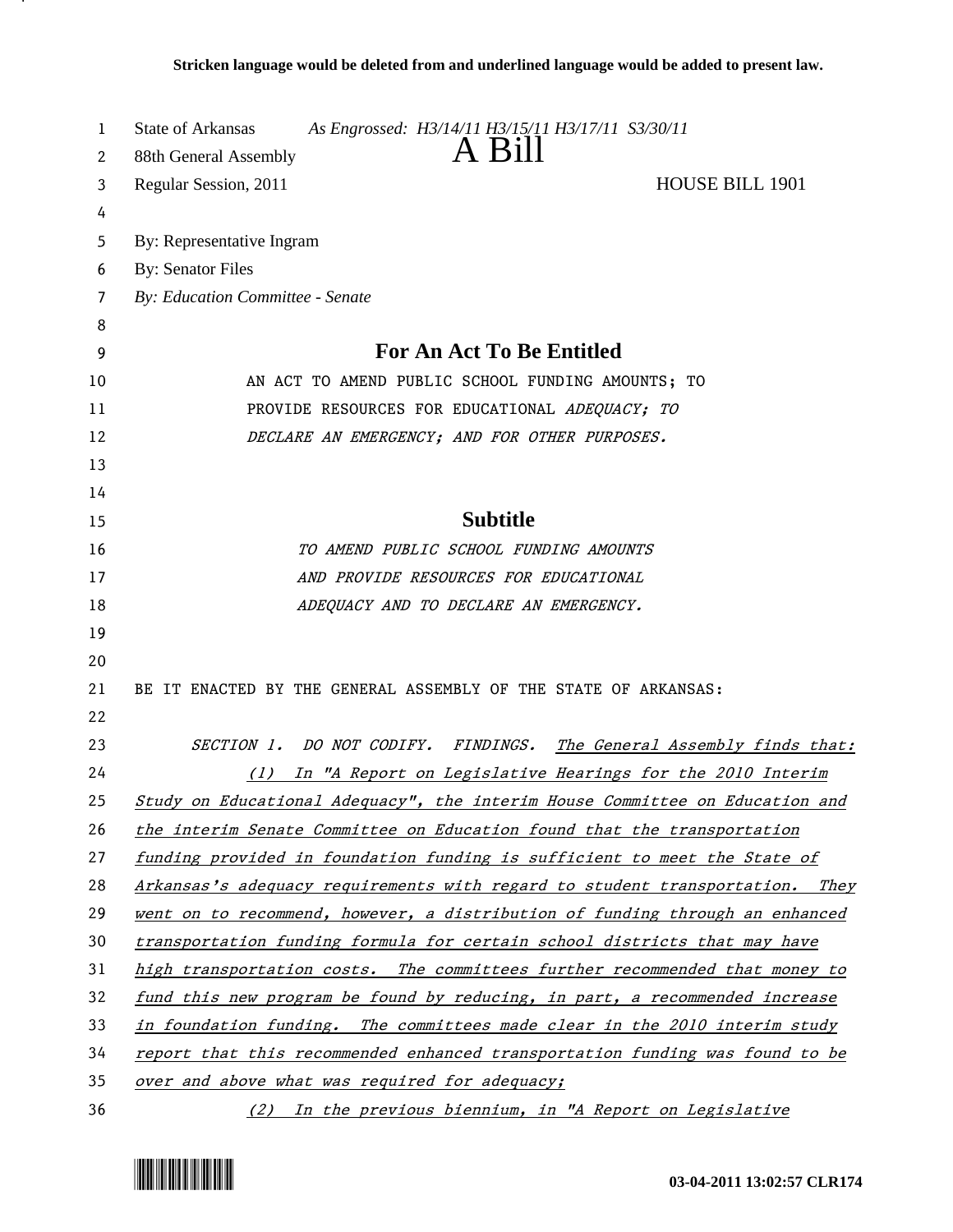As Engrossed: H3/14/11 H3/15/11 H3/17/11 S3/30/11 HB1901

| $\mathbf{1}$ | Hearings for the 2008 Interim Study on Educational Adequacy", the committees  |
|--------------|-------------------------------------------------------------------------------|
| 2            | found that student transportation may be a necessary component for providing  |
| 3            | students with an equitable opportunity for an adequate education to the       |
| 4            | extent that a student would not otherwise be able to realize this opportunity |
| 5            | but for such transportation being provided by the state. Analyzing what       |
| 6            | portion of student transportation is required for adequacy purposes is a      |
| 7            | highly complex, fact-intensive study. It requires analysis of many factors    |
| 8            | such as student characteristics, bus routes taken, route miles, and a myriad  |
| 9            | of other factors. Nonetheless, it is clear from "The Resource Allocation of   |
| 10           | Foundation Funding for Arkansas School Districts," August 23, 2008, Bureau of |
| 11           | Legislative Research, and the 2010 interim study report that the evidence     |
| 12           | gathered by the committees demonstrated that the amount of revenue provided   |
| 13           | in foundation funding is sufficient to fund the overall adequacy needs of all |
| 14           | school districts;                                                             |
| 15           | (3) The 2010 interim study report recommends, essentially,                    |
| 16           | removing a portion of transportation funding contained in the resource matrix |
| 17           | used to determine necessary foundation funding levels, and using those funds  |
| 18           | to provide revenue for transportation to some, but not all, school districts  |
| 19           | for a program that is not required to maintain educational adequacy; and      |
| 20           | (4) The foundation funding formula and the resource matrix on                 |
| 21           | which the foundation funding formula is based have served the state well      |
| 22           | since they were first used. The formula and the matrix provide a clear,       |
| 23           | transparent, and easy to understand method for analyzing state funding needs  |
| 24           | for districts, while allowing districts the flexibility to use such funds to  |
| 25           | more closely meet unique district needs. The committees' recommendation that  |
| 26           | the General Assembly depart from this approach jeopardizes this method for    |
| 27           | determining and meeting school district adequacy needs, a method that the     |
| 28           | Supreme Court found to be constitutional in 2004 and in 2007. Accordingly,    |
| 29           | the General Assembly finds and determines that the foundation funding formula |
| 30           | and the resource matrix upon which it is built should be maintained and       |
| 31           | declines to adopt the enhanced transportation funding approach recommended in |
| 32           | the 2010 interim study report.                                                |
| 33           |                                                                               |
| 34           | SECTION 2. Arkansas Code § $6-20-2305(a)(2)$ , concerning public school       |
| 35           | funding amounts, is amended to read as follows:                               |
| 36           | $(2)(A)$ For the $2009-2010$ $2011-2012$ school year, the foundation          |

03-04-2011 13:02:57 CLR174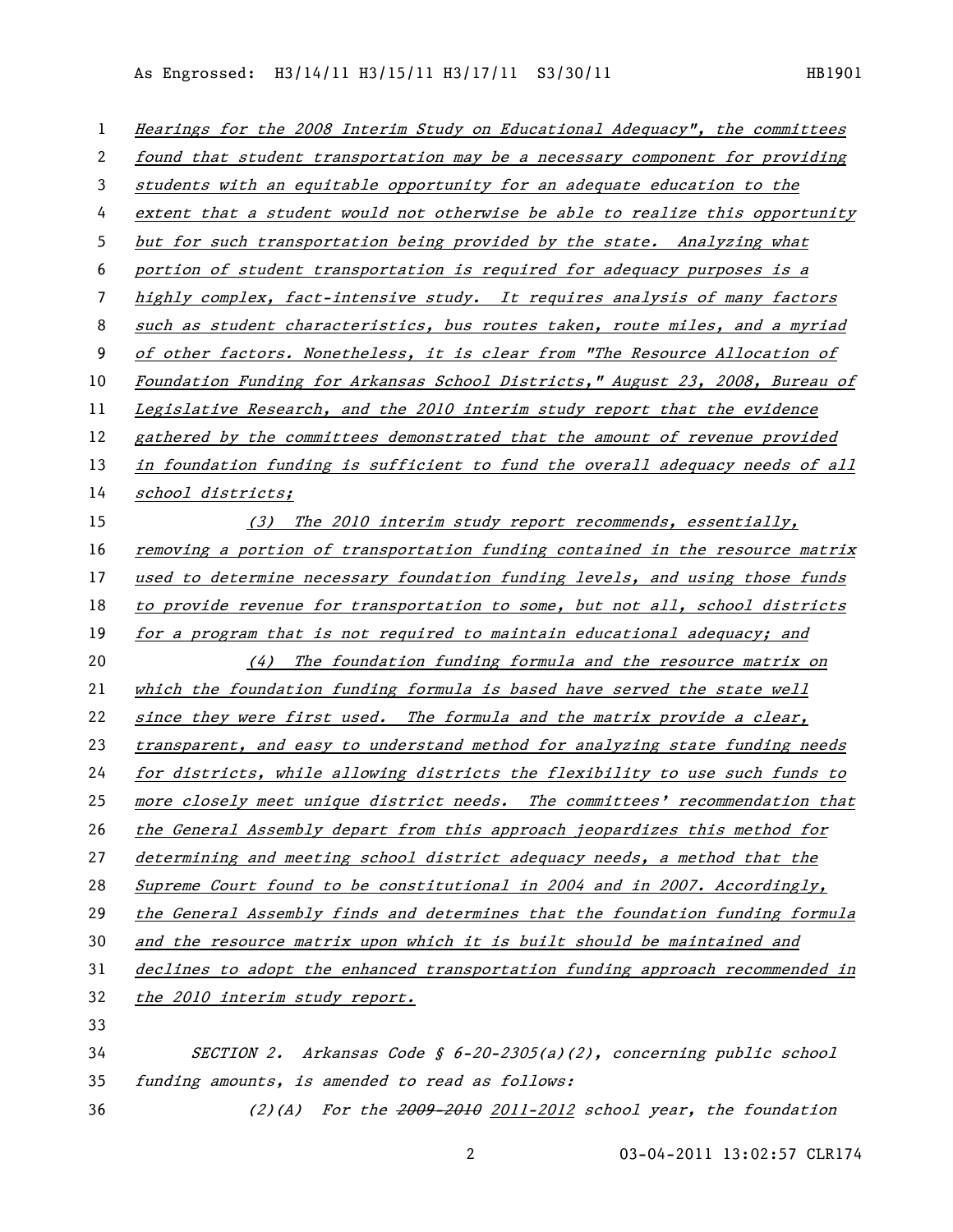## As Engrossed: H3/14/11 H3/15/11 H3/17/11 S3/30/11 HB1901

| 1  | funding amount is equal to five thousand nine hundred five dollars (\$5,905)   |
|----|--------------------------------------------------------------------------------|
| 2  | six thousand one hundred forty-four dollars (\$6,144) multiplied by the school |
| 3  | district's average daily membership for the previous school year.              |
| 4  | (B) For the 2010-2011 2012-2013 school year, the                               |
| 5  | foundation funding amount is equal to six thousand twenty three dollars        |
| 6  | (\$6,023) six thousand two hundred sixty-seven dollars (\$6,267) multiplied by |
| 7  | the school district's average daily membership for the previous school year.   |
| 8  | (G)(i) In accordance with the state's desire to foster                         |
| 9  | educational excellence, in addition to the amounts determined by the General   |
| 10 | Assembly to be constitutionally adequate pursuant to subdivisions (a)(2)(A)    |
| 11 | and (B) of this section, and in addition to the funds distributed to school    |
| 12 | districts pursuant to subdivisions (a)(2)(A) and (B) of this section, each     |
| 13 | school district shall receive an amount equal to thirty-five dollars (\$35.00) |
| 14 | multiplied by the school district's average daily membership for the previous  |
| 15 | school year.                                                                   |
| 16 | (ii) The Department of Education shall distribute                              |
| 17 | the additional funding provided by this subdivision (a)(2)(C) in eleven (ll)   |
| 18 | monthly payments from funds appropriated by law and available for              |
| 19 | distribution as state foundation funding aid.                                  |
| 20 | (iii) The General Assembly has determined that the                             |
| 21 | funding provided by this subdivision (a)(2)(C), which is known as "Enhanced    |
| 22 | Educational Funding", is in addition to, and in excess of, the amount of       |
| 23 | funds necessary to provide an adequate education as required by the Arkansas   |
| 24 | Constitution.                                                                  |
| 25 | (iv) Enhanced Educational Funding is available from                            |
| 26 | a combination of fortunate economic factors, conservative budgeting of all     |
| 27 | state government, and the favorable forecast of state revenues. As a result,   |
| 28 | the enhanced component of Enhanced Educational Funding cannot be ensured and   |
| 29 | may not be relied on beyond the 2009-2010 school year.                         |

30

31 SECTION 3. Arkansas Code §  $6-20-2305(b)(2)$  through (b)(4)(B)(ii)(a), 32 concerning categorical funding for public schools, is amended to read as 33 follows:

 $(2)(A)(i)$  Beginning with the 2007-2008 For the 2011-2012 school 35 year, alternative learning environment funding shall be four thousand sixty-36 three dollars (\$4,063) four thousand one hundred forty-five dollars (\$4,145)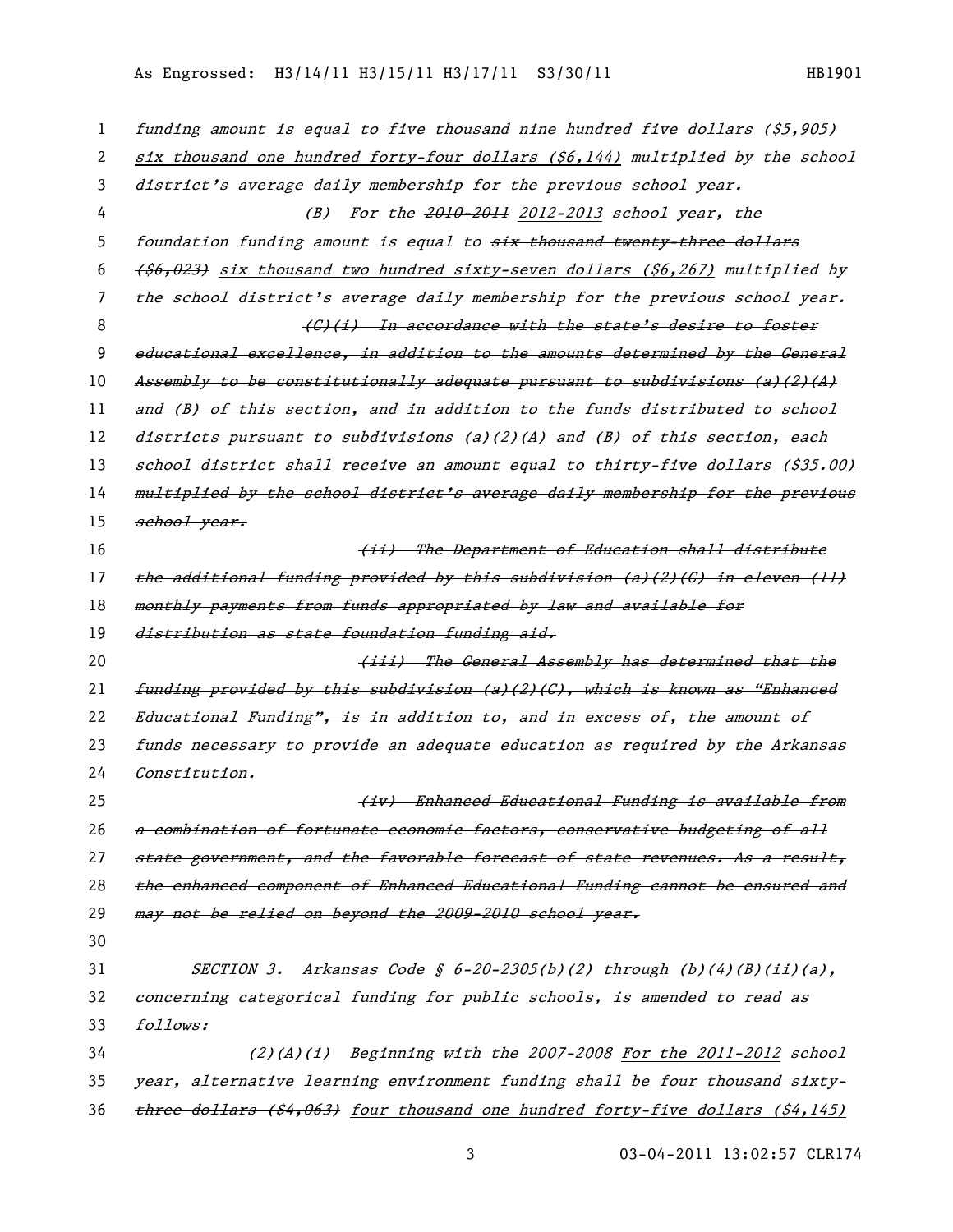multiplied by the number of identified alternative learning environment students enrolled during the previous school year. 3 (ii) For the 2012-2013 school year and each school year thereafter, alternative learning environment funding shall be four thousand two hundred twenty-eight dollars (\$4,228) multiplied by the number of identified alternative learning environment students enrolled during the previous school year. 8 (iii) Funding for students in alternative learning environments shall be distributed based on rules promulgated by the State 10 Board of Education. (B)(i) Beginning with the 2007-2008 school year, secondary 12 vocational area center funding shall be three thousand two hundred fifty 13 dollars (\$3,250) multiplied by the number of students enrolled in a secondary vocational area center during the previous school year. (ii) Funding for students in secondary vocational area centers shall be distributed based on rules promulgated by the State 17 Board of Career Education. 18 (3)(A) Beginning with the 2007-2008 For the 2011-2012 school 19 year, funding for students who are identified as English-language learners 20 shall be two hundred ninety-three dollars (\$293) two hundred ninety-nine 21 dollars (\$299) for each identified English-language learner. (B) For the 2012-2013 school year and each school year thereafter, funding for students who are identified as English-language learners shall be three hundred five dollars (\$305) for each identified English-language learner. (C) Funding for English-language learners shall be distributed to school districts for students who have been identified as not proficient in the English language based upon a state-approved English proficiency assessment instrument. 30 (G)(D) Funds allocated for English-language learners to school districts under this subchapter shall be expended only for eligible activities as identified in current rules promulgated by the State Board of Education and are a supplement to funding for national school lunch students provided in subdivision (b)(4) of this section.  $(4)(A)$  Beginning with the 2009-2010 school year, national National school lunch state categorical funding for each identified national

03-04-2011 13:02:57 CLR174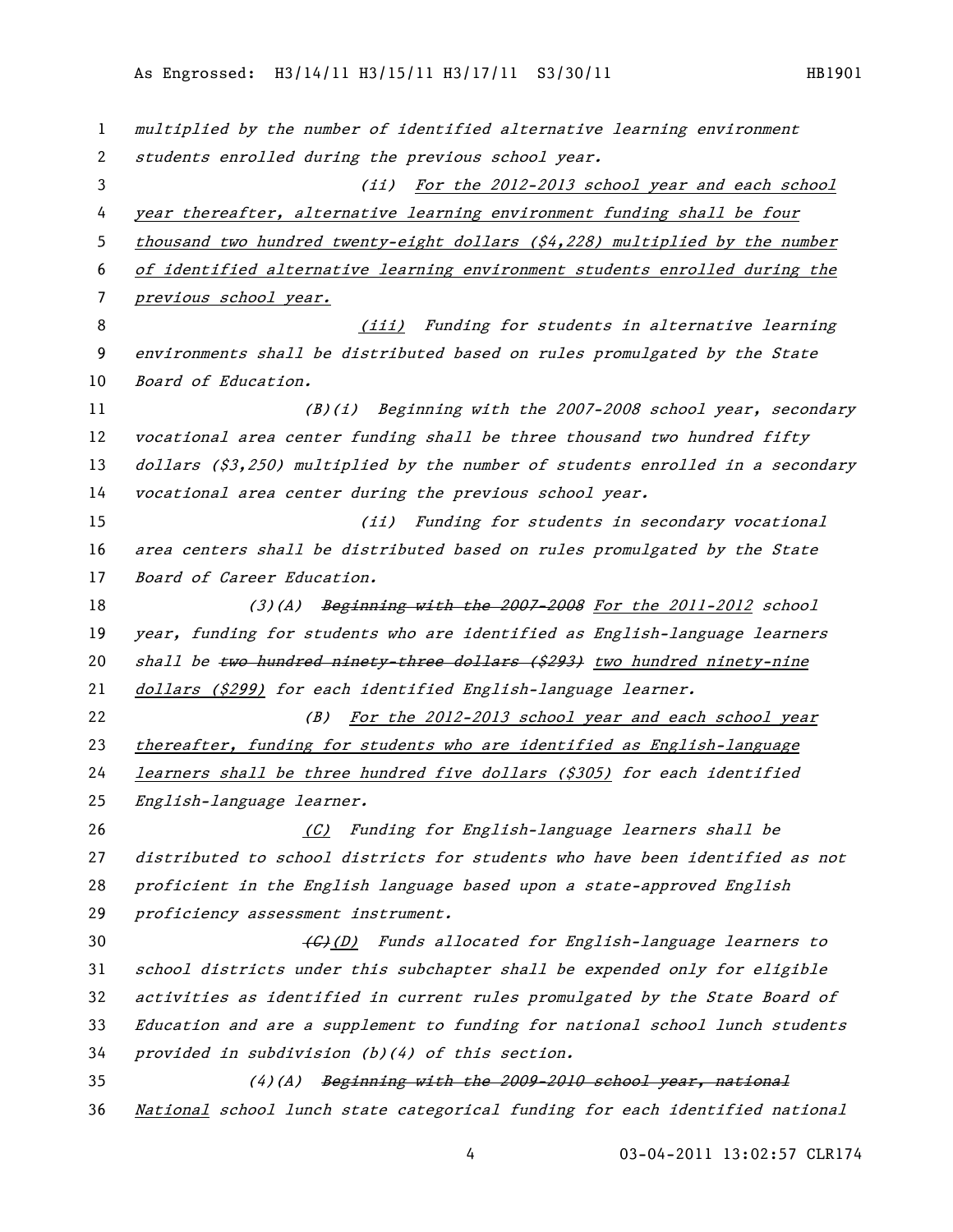1 school lunch student shall be as follows: (i) For a school district in which ninety percent (90%) or greater of the previous school year's enrolled students are national school lunch students, the amount of per-student national school lunch state 5 categorical funding shall be <del>one thousand four hundred eighty-eight dollars</del>  $\left( \frac{21}{348} \right)$  one thousand five hundred eighteen dollars (\$1,518) for the 2011- 2012 school year, and one thousand five hundred forty-nine dollars (\$1,549) 8 for the 2012-2013 school year and for each school year thereafter; (ii) For school districts in which at least seventy percent (70%) but less than ninety percent (90%) of the previous school 11 year's enrolled students are national school lunch students, the amount of 12 per-student national school lunch state categorical funding shall be nine 13 hundred ninety-two dollars (\$992) one thousand twelve dollars (\$1,012) for the 2011-2012 school year, and one thousand thirty-three dollars (\$1,033) for 15 the 2012-2013 school year and for each school year thereafter; and (iii) For school districts in which less than seventy percent (70%) of the previous school year's enrolled students are 18 national school lunch students, the amount of per student national school 19 lunch state categorical funding shall be four hundred ninety-six dollars (\$496) five hundred six dollars (\$506) for the 2011-2012 school year, and five hundred seventeen dollars (\$517) for the 2012-2013 school year and each 22 school year thereafter. (B)(i)(a) National school lunch state categorical funding under this subdivision (b)(4) shall be based on the number of national school 25 lunch students for the immediately preceding school year determined under  $\hat{S}$  $6 - 20 - 2303(12)(A)$ . (b) If the school district is participating under 42 U.S.C. § 1759a, funding under this subdivision (b)(4) is based on 29 the percentage determined in  $\zeta$  6-20-2303(12)(B) multiplied by the number of enrolled students for the immediately preceding school year.  $(iii)(a)$  -Beginning with the 2009-2010 school year, if If a school district will receive in the current school year national school lunch state categorical funding under subdivision (b)(4)(A) of this section that is based on a different per-student amount of national school lunch state categorical funding than the school district received in the immediately preceding school year, due to a percentage change in national

03-04-2011 13:02:57 CLR174